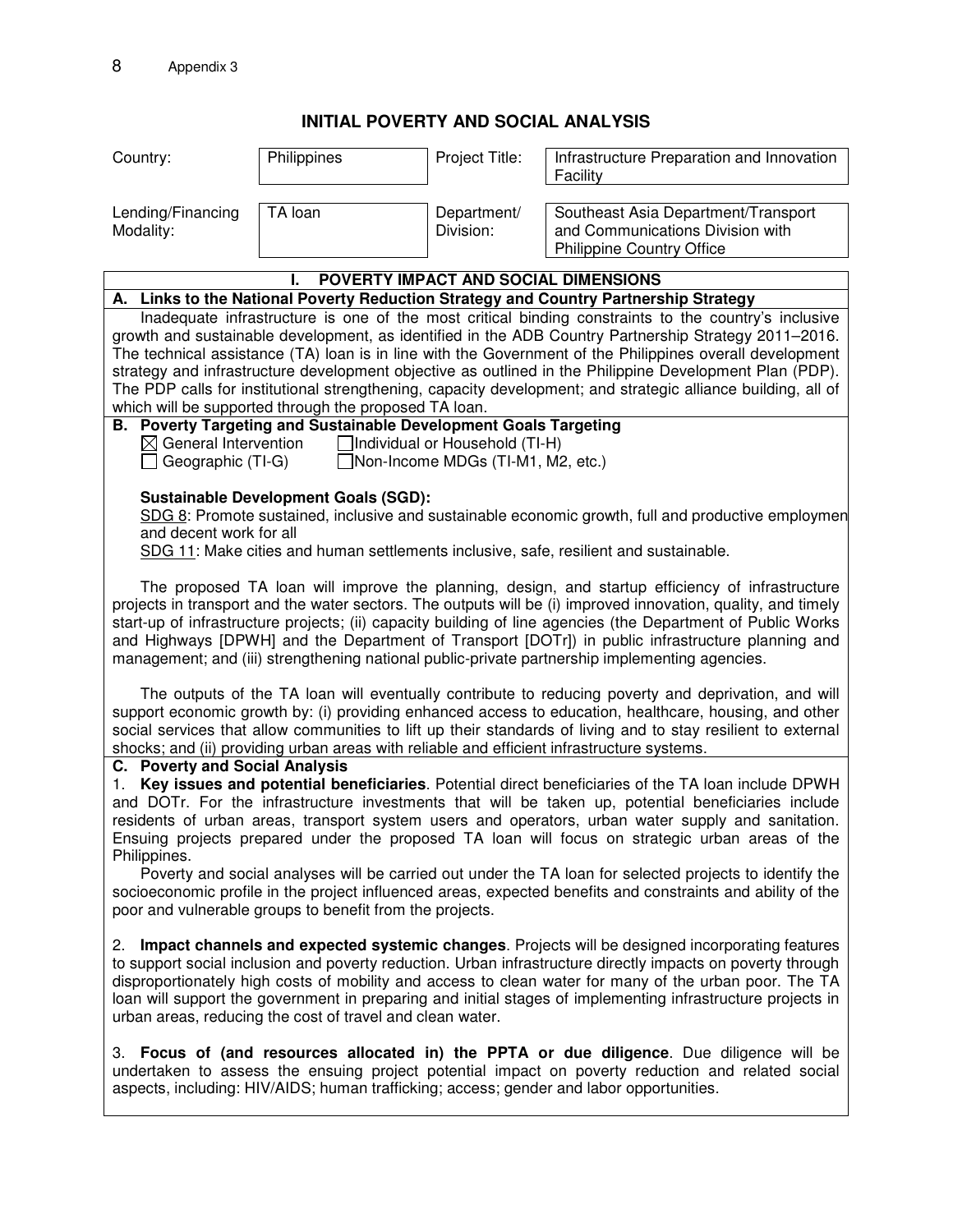| <b>GENDER AND DEVELOPMENT</b><br>Ш.                                                                                                                                                                              |
|------------------------------------------------------------------------------------------------------------------------------------------------------------------------------------------------------------------|
| 1. What are the key gender issues in the sector/subsector that are likely to be relevant to this project or                                                                                                      |
| program?                                                                                                                                                                                                         |
| Sex-disaggregated data on socioeconomic indicators relevant to the ensuing projects will be collected                                                                                                            |
| during the TA loan project preparation activities. Gender and development focus will examine the needs,<br>demands, and constraints faced by the poor, women and vulnerable groups in the areas of influence for |
| ensuing projects. Equitable access to the benefits and opportunities associated with urban infrastructure                                                                                                        |
| will be incorporated in the project preparation activities. Gender analysis will be carried out to inform the                                                                                                    |
| design of the project, where appropriate. The poverty and social assessment will assess the health and                                                                                                           |
| social risks associated with the infrastructure project, like HIV/AIDS, human trafficking.                                                                                                                       |
|                                                                                                                                                                                                                  |
| 2. Does the proposed project or program have the potential to make a contribution to the promotion of                                                                                                            |
| gender equity and/or empowerment of women by providing women's access to and use of opportunities,                                                                                                               |
| services, resources, assets, and participation in decision making?<br>$\boxtimes$ No. Please explain. The proposed TA loan will fund project preparation activities.                                             |
| _l Yes                                                                                                                                                                                                           |
| 3. Could the proposed project have an adverse impact on women and/or girls or widen gender<br>inequality?                                                                                                        |
| $\boxtimes$ No. Please explain. The proposed TA loan will fund project preparation activities.<br>$\Box$ Yes                                                                                                     |
| 4. Indicate the intended gender mainstreaming category:                                                                                                                                                          |
| GEN (gender equity)<br>$\Box$ EGM (effective gender mainstreaming)                                                                                                                                               |
| $\boxtimes$ SGE (some gender elements) $\Box$ NGE (no gender elements)                                                                                                                                           |
| <b>PARTICIPATION AND EMPOWERMENT</b><br>III.<br>1. Who are the main stakeholders of the project, including beneficiaries and negatively affected people?                                                         |
| Identify how they will participate in the project design.                                                                                                                                                        |
| DPWH and DOTr, as well as other development partners will benefit from the proposed TA loan                                                                                                                      |
| project preparation activities and related capacity development. For the ensuing projects the beneficiaries                                                                                                      |
| will likely include urban residents, transport users, water supply and sanitation users, affected persons,                                                                                                       |
| and businesses.                                                                                                                                                                                                  |
|                                                                                                                                                                                                                  |
| 2. How can the project contribute (in a systemic way) to engaging and empowering stakeholders and<br>beneficiaries, particularly, the poor, vulnerable and excluded groups? What issues in the project design    |
| require participation of the poor and excluded?                                                                                                                                                                  |
| The proposed TA loan will hold discussions with key counterpart and government officials on                                                                                                                      |
| community mobilization, consultation and communication plans to support ensuing projects, such as                                                                                                                |
| potential needs of the community in project areas, social-related issues such as gender, HIV/AIDS,                                                                                                               |
| human trafficking, child labor, environment and social safeguard issues.                                                                                                                                         |
|                                                                                                                                                                                                                  |
| 3. What are the key, active, and relevant civil society organizations in the project area? What is the level<br>of civil society organization participation in the project design?                               |
| H Consultation<br>N Collaboration<br>H Information generation and sharing<br>$L$ Partnership                                                                                                                     |
| Relevant civil society organizations in the urban areas will be identified and engaged in the project                                                                                                            |
| preparation activities to ensure alignment with national plans, local needs, and also to ensure inputs of                                                                                                        |
| residents are incorporated in project design.                                                                                                                                                                    |
|                                                                                                                                                                                                                  |
| 4. Are there issues during project design for which participation of the poor and excluded is important?                                                                                                         |
| What are they and how shall they be addressed?<br>$\boxtimes$ Yes<br>No                                                                                                                                          |
| Project preparation activities under the proposed TA loan include strengthening safeguard units and<br>public procurement and land acquisition systems in key line agencies (DPWH and DOTr).                     |
| IV.<br><b>SOCIAL SAFEGUARDS</b>                                                                                                                                                                                  |
| A. Involuntary Resettlement Category<br>FI<br>A<br>B<br>⊠<br>C                                                                                                                                                   |
| Does the project have the potential to involve involuntary land acquisition resulting in physical and                                                                                                            |
| economic displacement?<br>Yes<br>$\boxtimes$ No                                                                                                                                                                  |
|                                                                                                                                                                                                                  |